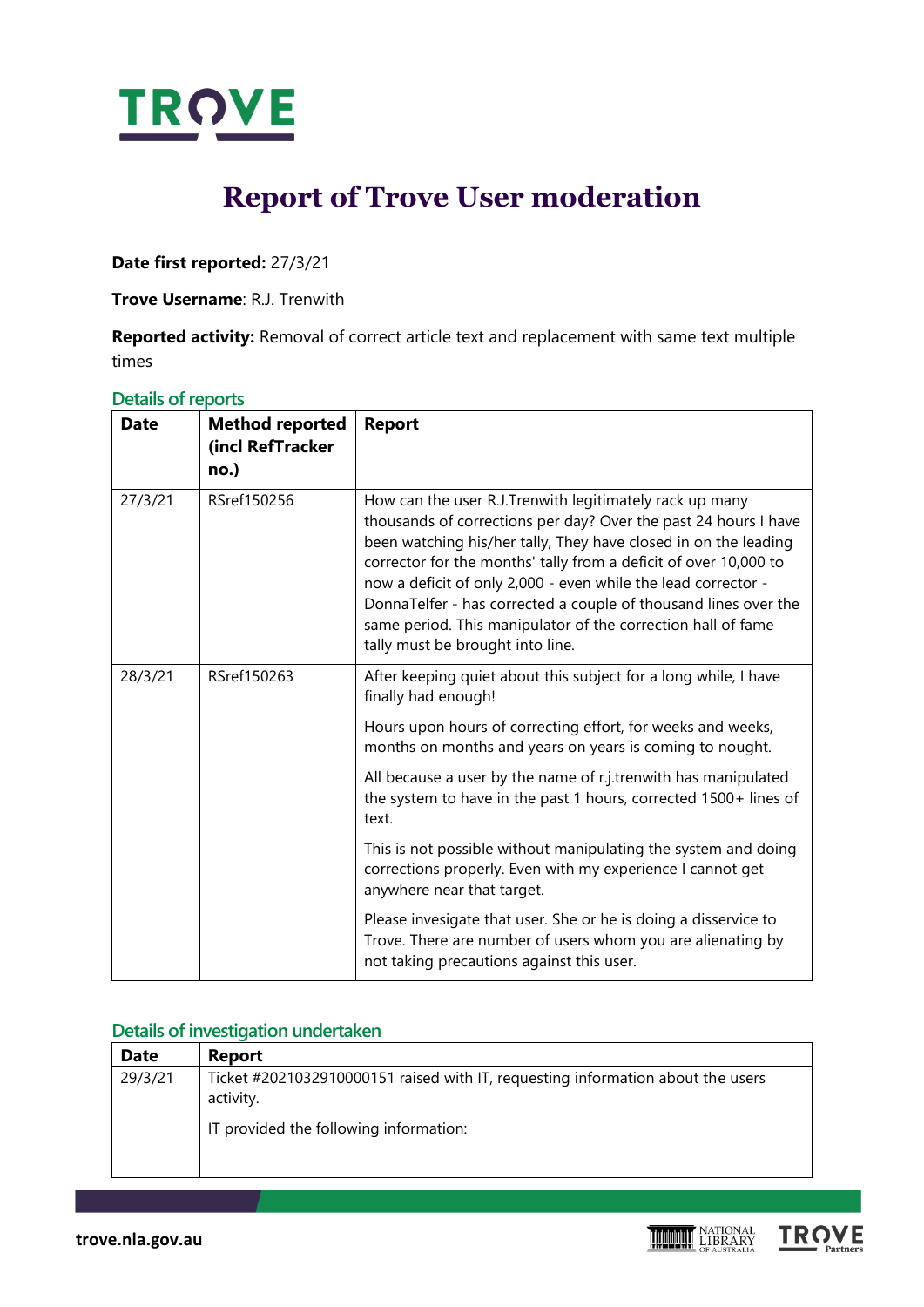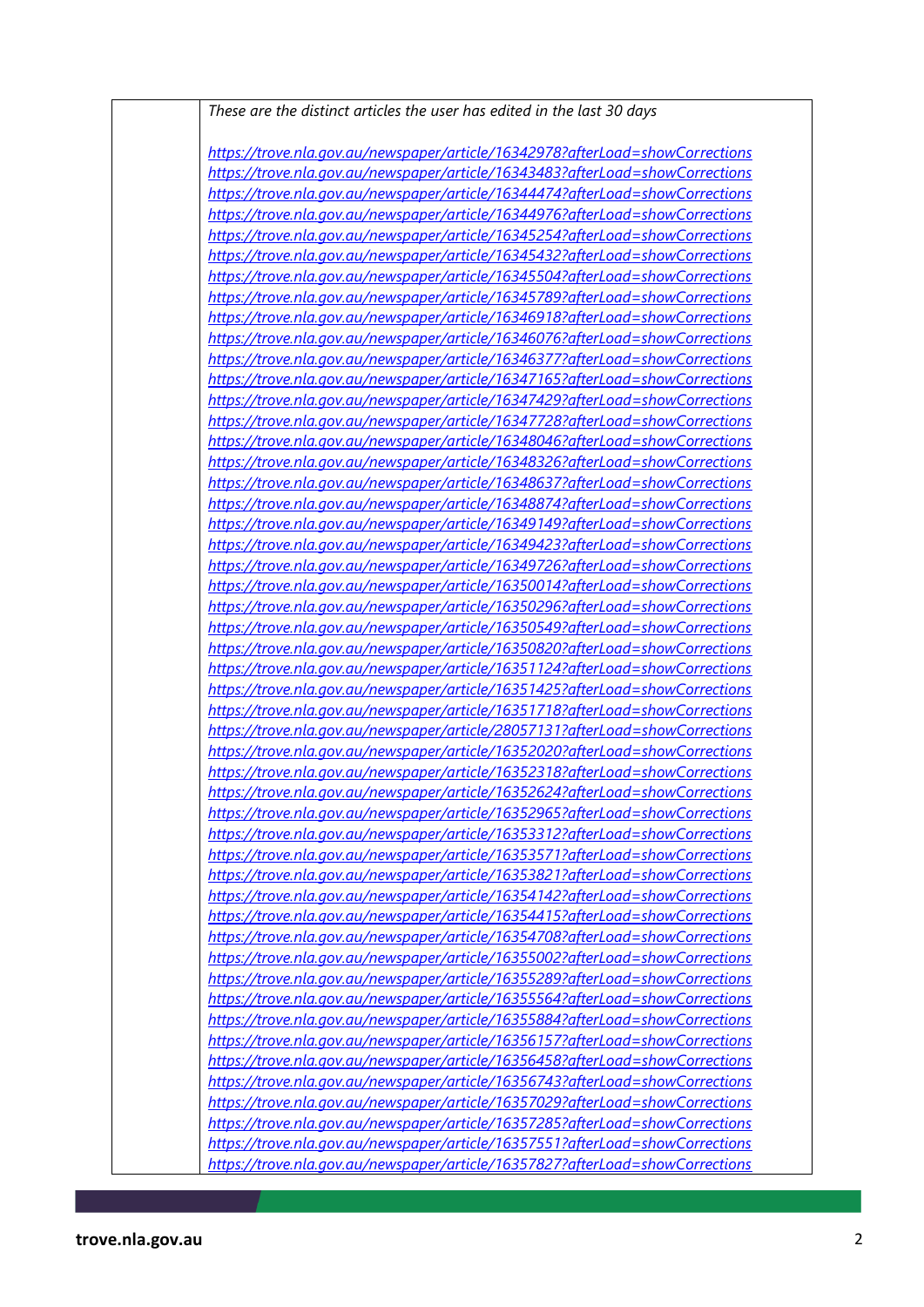

| https://trove.nla.gov.au/newspaper/article/16358102?afterLoad=showCorrections<br>https://trove.nla.gov.au/newspaper/article/16358344?afterLoad=showCorrections<br>https://trove.nla.gov.au/newspaper/article/16358642?afterLoad=showCorrections<br>https://trove.nla.gov.au/newspaper/article/16358900?afterLoad=showCorrections<br>https://trove.nla.gov.au/newspaper/article/16359180?afterLoad=showCorrections<br>https://trove.nla.gov.au/newspaper/article/16359459?afterLoad=showCorrections<br>https://trove.nla.gov.au/newspaper/article/16359769?afterLoad=showCorrections<br>https://trove.nla.gov.au/newspaper/article/16360029?afterLoad=showCorrections<br>https://trove.nla.gov.au/newspaper/article/16360338?afterLoad=showCorrections<br>https://trove.nla.gov.au/newspaper/article/16360556?afterLoad=showCorrections<br>https://trove.nla.gov.au/newspaper/article/28057411?afterLoad=showCorrections<br>https://trove.nla.gov.au/newspaper/article/16360812?afterLoad=showCorrections<br>https://trove.nla.gov.au/newspaper/article/16361103?afterLoad=showCorrections<br>https://trove.nla.gov.au/newspaper/article/16361381?afterLoad=showCorrections<br>https://trove.nla.gov.au/newspaper/article/16361683?afterLoad=showCorrections<br>https://trove.nla.gov.au/newspaper/article/16361970?afterLoad=showCorrections<br>https://trove.nla.gov.au/newspaper/article/16362223?afterLoad=showCorrections<br>https://trove.nla.gov.au/newspaper/article/16362541?afterLoad=showCorrections<br>https://trove.nla.gov.au/newspaper/article/16362843?afterLoad=showCorrections<br>https://trove.nla.gov.au/newspaper/article/16363144?afterLoad=showCorrections<br>https://trove.nla.gov.au/newspaper/article/16363434?afterLoad=showCorrections<br>https://trove.nla.gov.au/newspaper/article/16363684?afterLoad=showCorrections<br>https://trove.nla.gov.au/newspaper/article/16363970?afterLoad=showCorrections<br>https://trove.nla.gov.au/newspaper/article/16364321?afterLoad=showCorrections<br>https://trove.nla.gov.au/newspaper/article/16364646?afterLoad=showCorrections<br>https://trove.nla.gov.au/newspaper/article/16384040?afterLoad=showCorrections<br>https://trove.nla.gov.au/newspaper/article/16376401?afterLoad=showCorrections<br>The user is deleting all the text in articles<br>roner represéntate es In Shanghai<br>2 days ago<br>Foreign<br>r.j.trenwith<br>wü established officini contact with the<br>havel<br>Jicer commanding the Cantonóse forceB m<br>officer<br><b>Rollback this correction</b><br>ii'le stated that it «na hil Intention to pro<br>the<br>(Will remove THIS correction,<br>He<br>id foreign life and property, and suppresB<br>AND every correction above)<br>rtjunce ami disorder<br>tect<br>I"? manifesto to the Chinese peoplo this<br>violence<br>In<br>iTttr in>3 that Shanghai would now become<br>J Hie for Chinese nationalism<br>officer<br>Mesinthlle the Cantonese regulars ha\c heen<br><b>Meanwhile</b><br>tg»?cd in cl <mark>e</mark> aring out the rem <mark>a</mark> ining tcrroi,<br>" m the city<br>engaged<br><b>Intenlivithe situation is impieling and a</b><br>ictc |  |  |
|-----------------------------------------------------------------------------------------------------------------------------------------------------------------------------------------------------------------------------------------------------------------------------------------------------------------------------------------------------------------------------------------------------------------------------------------------------------------------------------------------------------------------------------------------------------------------------------------------------------------------------------------------------------------------------------------------------------------------------------------------------------------------------------------------------------------------------------------------------------------------------------------------------------------------------------------------------------------------------------------------------------------------------------------------------------------------------------------------------------------------------------------------------------------------------------------------------------------------------------------------------------------------------------------------------------------------------------------------------------------------------------------------------------------------------------------------------------------------------------------------------------------------------------------------------------------------------------------------------------------------------------------------------------------------------------------------------------------------------------------------------------------------------------------------------------------------------------------------------------------------------------------------------------------------------------------------------------------------------------------------------------------------------------------------------------------------------------------------------------------------------------------------------------------------------------------------------------------------------------------------------------------------------------------------------------------------------------------------------------------------------------------------------------------------------------------------------------------------------------------------------------------------------------------------------------------------------------------------------------------------------------------------------------------------------------------------------------------------------------------------------------------------------------------------------------------------------------------------------------------------------------------------------------------------------------------------------------------------------------------------------------------------------------------------------------------------------------------------------------------------------------------------------------------|--|--|
|                                                                                                                                                                                                                                                                                                                                                                                                                                                                                                                                                                                                                                                                                                                                                                                                                                                                                                                                                                                                                                                                                                                                                                                                                                                                                                                                                                                                                                                                                                                                                                                                                                                                                                                                                                                                                                                                                                                                                                                                                                                                                                                                                                                                                                                                                                                                                                                                                                                                                                                                                                                                                                                                                                                                                                                                                                                                                                                                                                                                                                                                                                                                                                 |  |  |
|                                                                                                                                                                                                                                                                                                                                                                                                                                                                                                                                                                                                                                                                                                                                                                                                                                                                                                                                                                                                                                                                                                                                                                                                                                                                                                                                                                                                                                                                                                                                                                                                                                                                                                                                                                                                                                                                                                                                                                                                                                                                                                                                                                                                                                                                                                                                                                                                                                                                                                                                                                                                                                                                                                                                                                                                                                                                                                                                                                                                                                                                                                                                                                 |  |  |
|                                                                                                                                                                                                                                                                                                                                                                                                                                                                                                                                                                                                                                                                                                                                                                                                                                                                                                                                                                                                                                                                                                                                                                                                                                                                                                                                                                                                                                                                                                                                                                                                                                                                                                                                                                                                                                                                                                                                                                                                                                                                                                                                                                                                                                                                                                                                                                                                                                                                                                                                                                                                                                                                                                                                                                                                                                                                                                                                                                                                                                                                                                                                                                 |  |  |
|                                                                                                                                                                                                                                                                                                                                                                                                                                                                                                                                                                                                                                                                                                                                                                                                                                                                                                                                                                                                                                                                                                                                                                                                                                                                                                                                                                                                                                                                                                                                                                                                                                                                                                                                                                                                                                                                                                                                                                                                                                                                                                                                                                                                                                                                                                                                                                                                                                                                                                                                                                                                                                                                                                                                                                                                                                                                                                                                                                                                                                                                                                                                                                 |  |  |
|                                                                                                                                                                                                                                                                                                                                                                                                                                                                                                                                                                                                                                                                                                                                                                                                                                                                                                                                                                                                                                                                                                                                                                                                                                                                                                                                                                                                                                                                                                                                                                                                                                                                                                                                                                                                                                                                                                                                                                                                                                                                                                                                                                                                                                                                                                                                                                                                                                                                                                                                                                                                                                                                                                                                                                                                                                                                                                                                                                                                                                                                                                                                                                 |  |  |
|                                                                                                                                                                                                                                                                                                                                                                                                                                                                                                                                                                                                                                                                                                                                                                                                                                                                                                                                                                                                                                                                                                                                                                                                                                                                                                                                                                                                                                                                                                                                                                                                                                                                                                                                                                                                                                                                                                                                                                                                                                                                                                                                                                                                                                                                                                                                                                                                                                                                                                                                                                                                                                                                                                                                                                                                                                                                                                                                                                                                                                                                                                                                                                 |  |  |
|                                                                                                                                                                                                                                                                                                                                                                                                                                                                                                                                                                                                                                                                                                                                                                                                                                                                                                                                                                                                                                                                                                                                                                                                                                                                                                                                                                                                                                                                                                                                                                                                                                                                                                                                                                                                                                                                                                                                                                                                                                                                                                                                                                                                                                                                                                                                                                                                                                                                                                                                                                                                                                                                                                                                                                                                                                                                                                                                                                                                                                                                                                                                                                 |  |  |
|                                                                                                                                                                                                                                                                                                                                                                                                                                                                                                                                                                                                                                                                                                                                                                                                                                                                                                                                                                                                                                                                                                                                                                                                                                                                                                                                                                                                                                                                                                                                                                                                                                                                                                                                                                                                                                                                                                                                                                                                                                                                                                                                                                                                                                                                                                                                                                                                                                                                                                                                                                                                                                                                                                                                                                                                                                                                                                                                                                                                                                                                                                                                                                 |  |  |
|                                                                                                                                                                                                                                                                                                                                                                                                                                                                                                                                                                                                                                                                                                                                                                                                                                                                                                                                                                                                                                                                                                                                                                                                                                                                                                                                                                                                                                                                                                                                                                                                                                                                                                                                                                                                                                                                                                                                                                                                                                                                                                                                                                                                                                                                                                                                                                                                                                                                                                                                                                                                                                                                                                                                                                                                                                                                                                                                                                                                                                                                                                                                                                 |  |  |
|                                                                                                                                                                                                                                                                                                                                                                                                                                                                                                                                                                                                                                                                                                                                                                                                                                                                                                                                                                                                                                                                                                                                                                                                                                                                                                                                                                                                                                                                                                                                                                                                                                                                                                                                                                                                                                                                                                                                                                                                                                                                                                                                                                                                                                                                                                                                                                                                                                                                                                                                                                                                                                                                                                                                                                                                                                                                                                                                                                                                                                                                                                                                                                 |  |  |
|                                                                                                                                                                                                                                                                                                                                                                                                                                                                                                                                                                                                                                                                                                                                                                                                                                                                                                                                                                                                                                                                                                                                                                                                                                                                                                                                                                                                                                                                                                                                                                                                                                                                                                                                                                                                                                                                                                                                                                                                                                                                                                                                                                                                                                                                                                                                                                                                                                                                                                                                                                                                                                                                                                                                                                                                                                                                                                                                                                                                                                                                                                                                                                 |  |  |
|                                                                                                                                                                                                                                                                                                                                                                                                                                                                                                                                                                                                                                                                                                                                                                                                                                                                                                                                                                                                                                                                                                                                                                                                                                                                                                                                                                                                                                                                                                                                                                                                                                                                                                                                                                                                                                                                                                                                                                                                                                                                                                                                                                                                                                                                                                                                                                                                                                                                                                                                                                                                                                                                                                                                                                                                                                                                                                                                                                                                                                                                                                                                                                 |  |  |
|                                                                                                                                                                                                                                                                                                                                                                                                                                                                                                                                                                                                                                                                                                                                                                                                                                                                                                                                                                                                                                                                                                                                                                                                                                                                                                                                                                                                                                                                                                                                                                                                                                                                                                                                                                                                                                                                                                                                                                                                                                                                                                                                                                                                                                                                                                                                                                                                                                                                                                                                                                                                                                                                                                                                                                                                                                                                                                                                                                                                                                                                                                                                                                 |  |  |
|                                                                                                                                                                                                                                                                                                                                                                                                                                                                                                                                                                                                                                                                                                                                                                                                                                                                                                                                                                                                                                                                                                                                                                                                                                                                                                                                                                                                                                                                                                                                                                                                                                                                                                                                                                                                                                                                                                                                                                                                                                                                                                                                                                                                                                                                                                                                                                                                                                                                                                                                                                                                                                                                                                                                                                                                                                                                                                                                                                                                                                                                                                                                                                 |  |  |
|                                                                                                                                                                                                                                                                                                                                                                                                                                                                                                                                                                                                                                                                                                                                                                                                                                                                                                                                                                                                                                                                                                                                                                                                                                                                                                                                                                                                                                                                                                                                                                                                                                                                                                                                                                                                                                                                                                                                                                                                                                                                                                                                                                                                                                                                                                                                                                                                                                                                                                                                                                                                                                                                                                                                                                                                                                                                                                                                                                                                                                                                                                                                                                 |  |  |
|                                                                                                                                                                                                                                                                                                                                                                                                                                                                                                                                                                                                                                                                                                                                                                                                                                                                                                                                                                                                                                                                                                                                                                                                                                                                                                                                                                                                                                                                                                                                                                                                                                                                                                                                                                                                                                                                                                                                                                                                                                                                                                                                                                                                                                                                                                                                                                                                                                                                                                                                                                                                                                                                                                                                                                                                                                                                                                                                                                                                                                                                                                                                                                 |  |  |
|                                                                                                                                                                                                                                                                                                                                                                                                                                                                                                                                                                                                                                                                                                                                                                                                                                                                                                                                                                                                                                                                                                                                                                                                                                                                                                                                                                                                                                                                                                                                                                                                                                                                                                                                                                                                                                                                                                                                                                                                                                                                                                                                                                                                                                                                                                                                                                                                                                                                                                                                                                                                                                                                                                                                                                                                                                                                                                                                                                                                                                                                                                                                                                 |  |  |
|                                                                                                                                                                                                                                                                                                                                                                                                                                                                                                                                                                                                                                                                                                                                                                                                                                                                                                                                                                                                                                                                                                                                                                                                                                                                                                                                                                                                                                                                                                                                                                                                                                                                                                                                                                                                                                                                                                                                                                                                                                                                                                                                                                                                                                                                                                                                                                                                                                                                                                                                                                                                                                                                                                                                                                                                                                                                                                                                                                                                                                                                                                                                                                 |  |  |
|                                                                                                                                                                                                                                                                                                                                                                                                                                                                                                                                                                                                                                                                                                                                                                                                                                                                                                                                                                                                                                                                                                                                                                                                                                                                                                                                                                                                                                                                                                                                                                                                                                                                                                                                                                                                                                                                                                                                                                                                                                                                                                                                                                                                                                                                                                                                                                                                                                                                                                                                                                                                                                                                                                                                                                                                                                                                                                                                                                                                                                                                                                                                                                 |  |  |
|                                                                                                                                                                                                                                                                                                                                                                                                                                                                                                                                                                                                                                                                                                                                                                                                                                                                                                                                                                                                                                                                                                                                                                                                                                                                                                                                                                                                                                                                                                                                                                                                                                                                                                                                                                                                                                                                                                                                                                                                                                                                                                                                                                                                                                                                                                                                                                                                                                                                                                                                                                                                                                                                                                                                                                                                                                                                                                                                                                                                                                                                                                                                                                 |  |  |
|                                                                                                                                                                                                                                                                                                                                                                                                                                                                                                                                                                                                                                                                                                                                                                                                                                                                                                                                                                                                                                                                                                                                                                                                                                                                                                                                                                                                                                                                                                                                                                                                                                                                                                                                                                                                                                                                                                                                                                                                                                                                                                                                                                                                                                                                                                                                                                                                                                                                                                                                                                                                                                                                                                                                                                                                                                                                                                                                                                                                                                                                                                                                                                 |  |  |
|                                                                                                                                                                                                                                                                                                                                                                                                                                                                                                                                                                                                                                                                                                                                                                                                                                                                                                                                                                                                                                                                                                                                                                                                                                                                                                                                                                                                                                                                                                                                                                                                                                                                                                                                                                                                                                                                                                                                                                                                                                                                                                                                                                                                                                                                                                                                                                                                                                                                                                                                                                                                                                                                                                                                                                                                                                                                                                                                                                                                                                                                                                                                                                 |  |  |
|                                                                                                                                                                                                                                                                                                                                                                                                                                                                                                                                                                                                                                                                                                                                                                                                                                                                                                                                                                                                                                                                                                                                                                                                                                                                                                                                                                                                                                                                                                                                                                                                                                                                                                                                                                                                                                                                                                                                                                                                                                                                                                                                                                                                                                                                                                                                                                                                                                                                                                                                                                                                                                                                                                                                                                                                                                                                                                                                                                                                                                                                                                                                                                 |  |  |
|                                                                                                                                                                                                                                                                                                                                                                                                                                                                                                                                                                                                                                                                                                                                                                                                                                                                                                                                                                                                                                                                                                                                                                                                                                                                                                                                                                                                                                                                                                                                                                                                                                                                                                                                                                                                                                                                                                                                                                                                                                                                                                                                                                                                                                                                                                                                                                                                                                                                                                                                                                                                                                                                                                                                                                                                                                                                                                                                                                                                                                                                                                                                                                 |  |  |
|                                                                                                                                                                                                                                                                                                                                                                                                                                                                                                                                                                                                                                                                                                                                                                                                                                                                                                                                                                                                                                                                                                                                                                                                                                                                                                                                                                                                                                                                                                                                                                                                                                                                                                                                                                                                                                                                                                                                                                                                                                                                                                                                                                                                                                                                                                                                                                                                                                                                                                                                                                                                                                                                                                                                                                                                                                                                                                                                                                                                                                                                                                                                                                 |  |  |
|                                                                                                                                                                                                                                                                                                                                                                                                                                                                                                                                                                                                                                                                                                                                                                                                                                                                                                                                                                                                                                                                                                                                                                                                                                                                                                                                                                                                                                                                                                                                                                                                                                                                                                                                                                                                                                                                                                                                                                                                                                                                                                                                                                                                                                                                                                                                                                                                                                                                                                                                                                                                                                                                                                                                                                                                                                                                                                                                                                                                                                                                                                                                                                 |  |  |
|                                                                                                                                                                                                                                                                                                                                                                                                                                                                                                                                                                                                                                                                                                                                                                                                                                                                                                                                                                                                                                                                                                                                                                                                                                                                                                                                                                                                                                                                                                                                                                                                                                                                                                                                                                                                                                                                                                                                                                                                                                                                                                                                                                                                                                                                                                                                                                                                                                                                                                                                                                                                                                                                                                                                                                                                                                                                                                                                                                                                                                                                                                                                                                 |  |  |
|                                                                                                                                                                                                                                                                                                                                                                                                                                                                                                                                                                                                                                                                                                                                                                                                                                                                                                                                                                                                                                                                                                                                                                                                                                                                                                                                                                                                                                                                                                                                                                                                                                                                                                                                                                                                                                                                                                                                                                                                                                                                                                                                                                                                                                                                                                                                                                                                                                                                                                                                                                                                                                                                                                                                                                                                                                                                                                                                                                                                                                                                                                                                                                 |  |  |
|                                                                                                                                                                                                                                                                                                                                                                                                                                                                                                                                                                                                                                                                                                                                                                                                                                                                                                                                                                                                                                                                                                                                                                                                                                                                                                                                                                                                                                                                                                                                                                                                                                                                                                                                                                                                                                                                                                                                                                                                                                                                                                                                                                                                                                                                                                                                                                                                                                                                                                                                                                                                                                                                                                                                                                                                                                                                                                                                                                                                                                                                                                                                                                 |  |  |
|                                                                                                                                                                                                                                                                                                                                                                                                                                                                                                                                                                                                                                                                                                                                                                                                                                                                                                                                                                                                                                                                                                                                                                                                                                                                                                                                                                                                                                                                                                                                                                                                                                                                                                                                                                                                                                                                                                                                                                                                                                                                                                                                                                                                                                                                                                                                                                                                                                                                                                                                                                                                                                                                                                                                                                                                                                                                                                                                                                                                                                                                                                                                                                 |  |  |
|                                                                                                                                                                                                                                                                                                                                                                                                                                                                                                                                                                                                                                                                                                                                                                                                                                                                                                                                                                                                                                                                                                                                                                                                                                                                                                                                                                                                                                                                                                                                                                                                                                                                                                                                                                                                                                                                                                                                                                                                                                                                                                                                                                                                                                                                                                                                                                                                                                                                                                                                                                                                                                                                                                                                                                                                                                                                                                                                                                                                                                                                                                                                                                 |  |  |
|                                                                                                                                                                                                                                                                                                                                                                                                                                                                                                                                                                                                                                                                                                                                                                                                                                                                                                                                                                                                                                                                                                                                                                                                                                                                                                                                                                                                                                                                                                                                                                                                                                                                                                                                                                                                                                                                                                                                                                                                                                                                                                                                                                                                                                                                                                                                                                                                                                                                                                                                                                                                                                                                                                                                                                                                                                                                                                                                                                                                                                                                                                                                                                 |  |  |
|                                                                                                                                                                                                                                                                                                                                                                                                                                                                                                                                                                                                                                                                                                                                                                                                                                                                                                                                                                                                                                                                                                                                                                                                                                                                                                                                                                                                                                                                                                                                                                                                                                                                                                                                                                                                                                                                                                                                                                                                                                                                                                                                                                                                                                                                                                                                                                                                                                                                                                                                                                                                                                                                                                                                                                                                                                                                                                                                                                                                                                                                                                                                                                 |  |  |
|                                                                                                                                                                                                                                                                                                                                                                                                                                                                                                                                                                                                                                                                                                                                                                                                                                                                                                                                                                                                                                                                                                                                                                                                                                                                                                                                                                                                                                                                                                                                                                                                                                                                                                                                                                                                                                                                                                                                                                                                                                                                                                                                                                                                                                                                                                                                                                                                                                                                                                                                                                                                                                                                                                                                                                                                                                                                                                                                                                                                                                                                                                                                                                 |  |  |
|                                                                                                                                                                                                                                                                                                                                                                                                                                                                                                                                                                                                                                                                                                                                                                                                                                                                                                                                                                                                                                                                                                                                                                                                                                                                                                                                                                                                                                                                                                                                                                                                                                                                                                                                                                                                                                                                                                                                                                                                                                                                                                                                                                                                                                                                                                                                                                                                                                                                                                                                                                                                                                                                                                                                                                                                                                                                                                                                                                                                                                                                                                                                                                 |  |  |
|                                                                                                                                                                                                                                                                                                                                                                                                                                                                                                                                                                                                                                                                                                                                                                                                                                                                                                                                                                                                                                                                                                                                                                                                                                                                                                                                                                                                                                                                                                                                                                                                                                                                                                                                                                                                                                                                                                                                                                                                                                                                                                                                                                                                                                                                                                                                                                                                                                                                                                                                                                                                                                                                                                                                                                                                                                                                                                                                                                                                                                                                                                                                                                 |  |  |
|                                                                                                                                                                                                                                                                                                                                                                                                                                                                                                                                                                                                                                                                                                                                                                                                                                                                                                                                                                                                                                                                                                                                                                                                                                                                                                                                                                                                                                                                                                                                                                                                                                                                                                                                                                                                                                                                                                                                                                                                                                                                                                                                                                                                                                                                                                                                                                                                                                                                                                                                                                                                                                                                                                                                                                                                                                                                                                                                                                                                                                                                                                                                                                 |  |  |
|                                                                                                                                                                                                                                                                                                                                                                                                                                                                                                                                                                                                                                                                                                                                                                                                                                                                                                                                                                                                                                                                                                                                                                                                                                                                                                                                                                                                                                                                                                                                                                                                                                                                                                                                                                                                                                                                                                                                                                                                                                                                                                                                                                                                                                                                                                                                                                                                                                                                                                                                                                                                                                                                                                                                                                                                                                                                                                                                                                                                                                                                                                                                                                 |  |  |
| Then text correcting the first word in each sentence                                                                                                                                                                                                                                                                                                                                                                                                                                                                                                                                                                                                                                                                                                                                                                                                                                                                                                                                                                                                                                                                                                                                                                                                                                                                                                                                                                                                                                                                                                                                                                                                                                                                                                                                                                                                                                                                                                                                                                                                                                                                                                                                                                                                                                                                                                                                                                                                                                                                                                                                                                                                                                                                                                                                                                                                                                                                                                                                                                                                                                                                                                            |  |  |

**TROVE**<br>Partners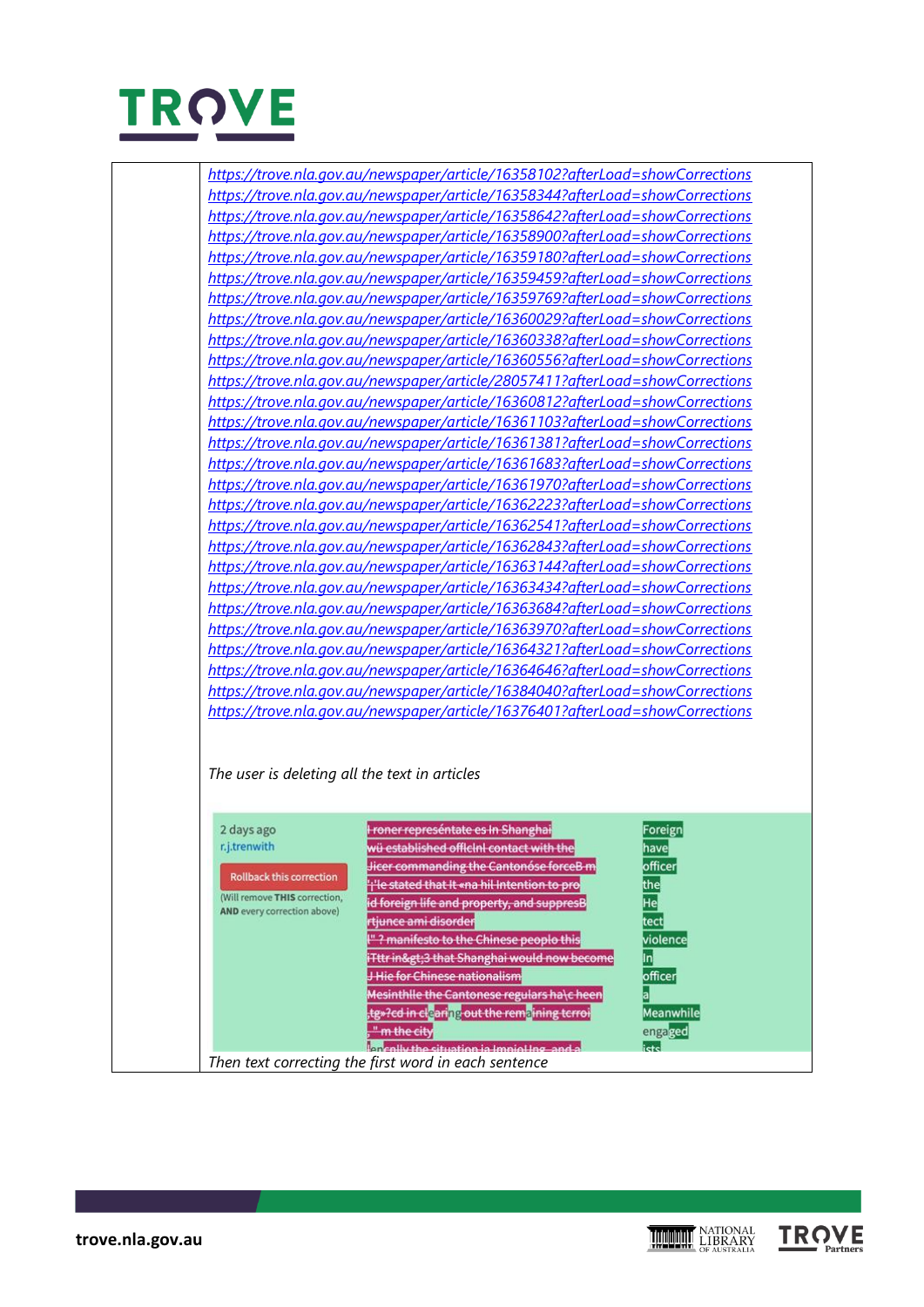|         | 2 days ago<br>r.j.trenwith<br><b>Rollback this correction</b><br>(Will remove THIS correction,<br>AND every correction above) | Foreign<br>have<br>officer<br>He<br>tect<br>In<br>officer<br>a<br>Meanwhile<br>engaged<br>Generally<br>regular<br>The<br>striking<br>Mr.<br>Australian<br>Α<br>Dritich.                                                                                                                                                                                                                                                                                                                                                                                                             | <b>Foreign Power</b><br>have established<br>officer commanding<br><b>He</b> stated<br>tect foreign<br>ln a<br>officer says<br>a base<br>Meanwhile the<br>engaged in<br>Generally the<br>regular administration<br><b>The Cantonese</b><br>striking a<br>Mr. McKell<br>Australian credit<br>A final<br><b>Dritich Cobino</b>          |
|---------|-------------------------------------------------------------------------------------------------------------------------------|-------------------------------------------------------------------------------------------------------------------------------------------------------------------------------------------------------------------------------------------------------------------------------------------------------------------------------------------------------------------------------------------------------------------------------------------------------------------------------------------------------------------------------------------------------------------------------------|--------------------------------------------------------------------------------------------------------------------------------------------------------------------------------------------------------------------------------------------------------------------------------------------------------------------------------------|
|         | 2 days ago<br>r.j.trenwith<br><b>Rollback this correction</b><br>(Will remove THIS correction,<br>AND every correction above) | have established<br>officer commanding<br>He stated<br>tect foreign<br>In a<br>officer says<br>Meanwhile the<br>engaged in<br>Generally the<br>striking a<br>Mr. McKell<br>Australian credit<br>A final<br><b>British Cabinet</b>                                                                                                                                                                                                                                                                                                                                                   | have established official<br>officer commanding the<br>He stated stat<br>tect foreign life<br>In a manifesto<br>officer says that<br>Meanwhile the Cantonese<br>engaged in clearing<br>Generally the situation<br>striking a blow,<br>Mr. McKell has<br>Australian credit generally<br>A final decision<br><b>British Cabinet</b> to |
|         | And has been doing it for quite a while.<br>further investigation.                                                            | Investigation by Partner Liaison identified the majority of this activity was conducted<br>for this period. This request was stopped after 10 articles had been rolled back for                                                                                                                                                                                                                                                                                                                                                                                                     | over the months of February and March and requested that IT rollback the corrections                                                                                                                                                                                                                                                 |
| 31/3/21 | These are the articles in the last 24 hours                                                                                   | Partner Liaison continued to monitor the users activity and request the following<br>information about the users activity over the previous 24 hours.<br>https://trove.nla.gov.au/newspaper/article/16381144?afterLoad=showCorrections<br>https://trove.nla.gov.au/newspaper/article/16386598?afterLoad=showCorrections                                                                                                                                                                                                                                                             |                                                                                                                                                                                                                                                                                                                                      |
|         |                                                                                                                               | https://trove.nla.gov.au/newspaper/article/17530395?afterLoad=showCorrections<br>https://trove.nla.gov.au/newspaper/article/17530570?afterLoad=showCorrections<br>https://trove.nla.gov.au/newspaper/article/17530563?afterLoad=showCorrections<br>https://trove.nla.gov.au/newspaper/article/17530562?afterLoad=showCorrections<br>https://trove.nla.gov.au/newspaper/article/17530391?afterLoad=showCorrections<br>https://trove.nla.gov.au/newspaper/article/17530392?afterLoad=showCorrections<br>https://trove.nla.gov.au/newspaper/article/17530389?afterLoad=showCorrections |                                                                                                                                                                                                                                                                                                                                      |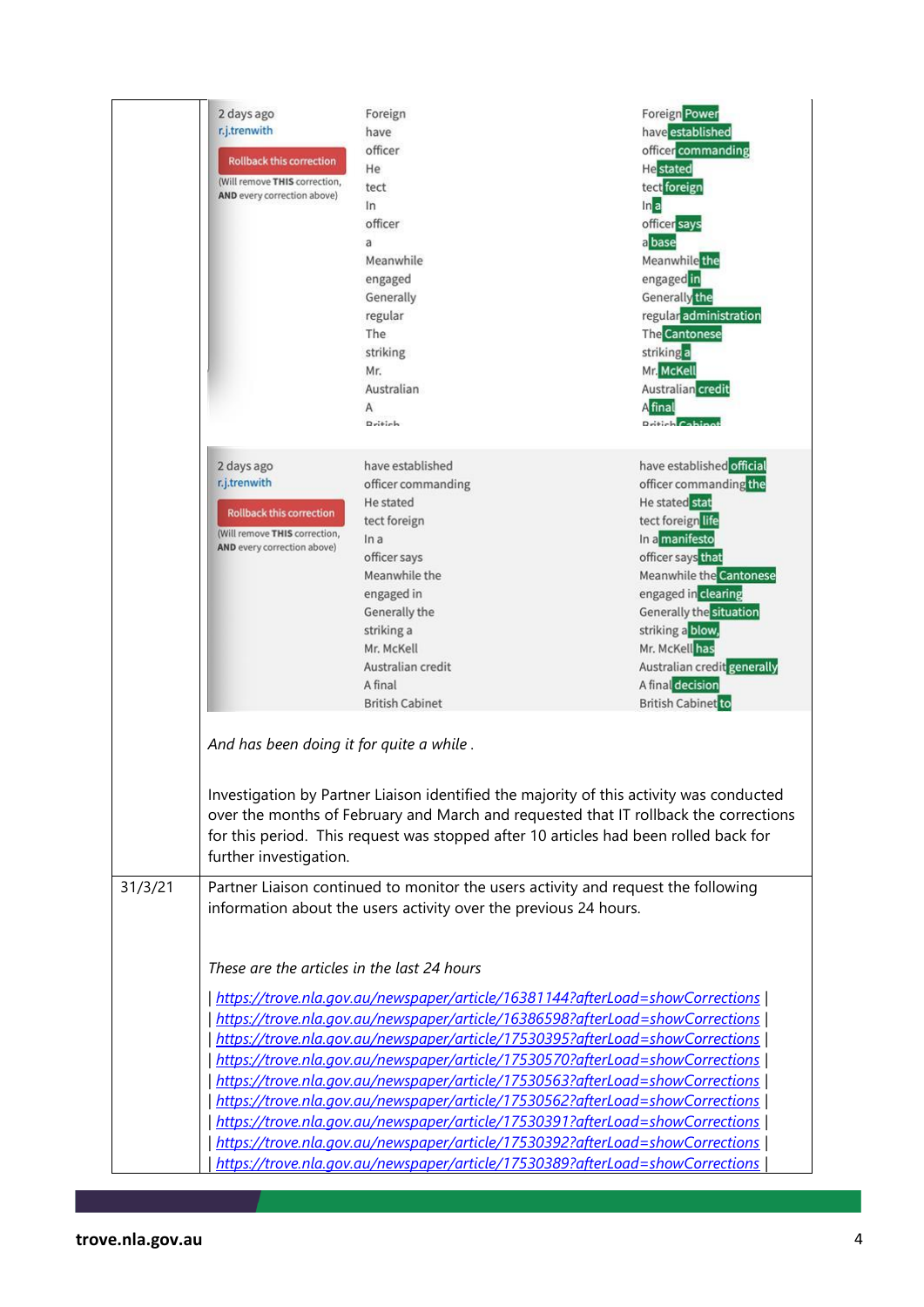

| https://trove.nla.gov.au/newspaper/article/17530390?afterLoad=showCorrections |
|-------------------------------------------------------------------------------|
| https://trove.nla.gov.au/newspaper/article/17530393?afterLoad=showCorrections |
| https://trove.nla.gov.au/newspaper/article/17530450?afterLoad=showCorrections |
| https://trove.nla.gov.au/newspaper/article/17530451?afterLoad=showCorrections |
| https://trove.nla.gov.au/newspaper/article/17530244?afterLoad=showCorrections |
| https://trove.nla.gov.au/newspaper/article/17530246?afterLoad=showCorrections |
| https://trove.nla.gov.au/newspaper/article/17530241?afterLoad=showCorrections |
| https://trove.nla.gov.au/newspaper/article/17530345?afterLoad=showCorrections |
| https://trove.nla.gov.au/newspaper/article/17530600?afterLoad=showCorrections |
| https://trove.nla.gov.au/newspaper/article/17530633?afterLoad=showCorrections |
| https://trove.nla.gov.au/newspaper/article/17530890?afterLoad=showCorrections |
| https://trove.nla.gov.au/newspaper/article/17530889?afterLoad=showCorrections |
| https://trove.nla.gov.au/newspaper/article/17530892?afterLoad=showCorrections |
| https://trove.nla.gov.au/newspaper/article/17530891?afterLoad=showCorrections |
| https://trove.nla.gov.au/newspaper/article/17530875?afterLoad=showCorrections |
| https://trove.nla.gov.au/newspaper/article/17530919?afterLoad=showCorrections |
| https://trove.nla.gov.au/newspaper/article/17530913?afterLoad=showCorrections |
| https://trove.nla.gov.au/newspaper/article/17530923?afterLoad=showCorrections |
| https://trove.nla.gov.au/newspaper/article/17530921?afterLoad=showCorrections |
| https://trove.nla.gov.au/newspaper/article/17530916?afterLoad=showCorrections |
| https://trove.nla.gov.au/newspaper/article/17530937?afterLoad=showCorrections |
| https://trove.nla.gov.au/newspaper/article/17530829?afterLoad=showCorrections |
| https://trove.nla.gov.au/newspaper/article/17530823?afterLoad=showCorrections |
| https://trove.nla.gov.au/newspaper/article/17530821?afterLoad=showCorrections |
|                                                                               |
|                                                                               |

Reviewing the articles showed that the activity of the user had changed after noticing a number of their corrects had been reduced.

After some discussion is was decided to send the user a warning that their activity has been noticed and that we would continue to monitor their activity.

## **Recommended action**

**No Action:** ☐

### Warning:  $\boxtimes$

#### **Strike policy enacted** □

| <b>Date</b> | <b>Type of action</b> | <b>Details for communication</b>                                                                                                                                                                                                                                                                                                                                                                                          |
|-------------|-----------------------|---------------------------------------------------------------------------------------------------------------------------------------------------------------------------------------------------------------------------------------------------------------------------------------------------------------------------------------------------------------------------------------------------------------------------|
| 8/4/21      | Warning               | Dear R.J.Trenwith,                                                                                                                                                                                                                                                                                                                                                                                                        |
|             |                       | We have observed that many of your edits involve the<br>deletion and subsequent replacement of bulk text from<br>transcripts that are already accurate. This has resulted in<br>you being credited for text corrections that are not<br>improving the relevance of searching on Trove. Improving<br>the accuracy of search results is the primary reason why<br>the National Library invites the community to participate |